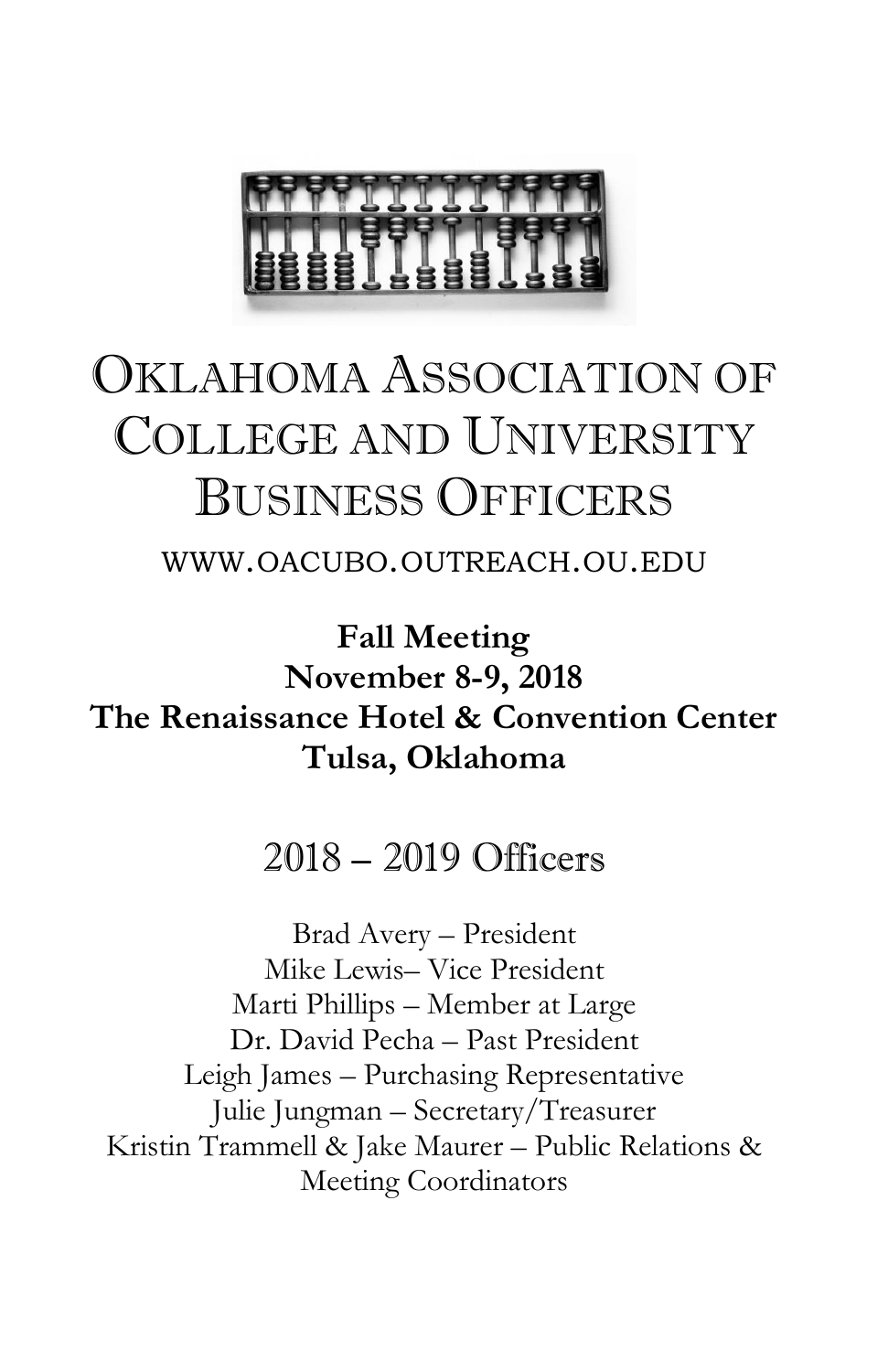## Oklahoma Association of College and University Business Officers **Fall 2018 Meeting Agenda Thursday, November 8, 2018**

| $7:30am - 9:00am$                                                                                                            | Madrid III  |
|------------------------------------------------------------------------------------------------------------------------------|-------------|
| <b>Registration, Continental Breakfast</b>                                                                                   |             |
| $9:00am - 10:40am$<br>Keynote: "Thriving in the Midst of Change"<br>Speaker, Jennifer Takagi                                 | Madrid I-II |
| $10:40am - 11:00am$<br><b>Break with the Vendors</b>                                                                         | Madrid III  |
| $11:00am - 11:50am$<br>Ethics: "Ethics"<br>Burr Millsap, University of Oklahoma                                              | Madrid I-II |
| $12:00 \text{pm} - 1:00 \text{pm}$<br>Lunch                                                                                  | VI-IX       |
| $1:00 \text{pm} - 1:50 \text{pm}$<br><b>General Session: "Naturally Slim"</b><br>Rachel Shreffler, Oklahoma State University | Madrid I-II |
| $1:50$ pm – $2:00$ pm<br><b>Break with the Vendors</b>                                                                       | Madrid III  |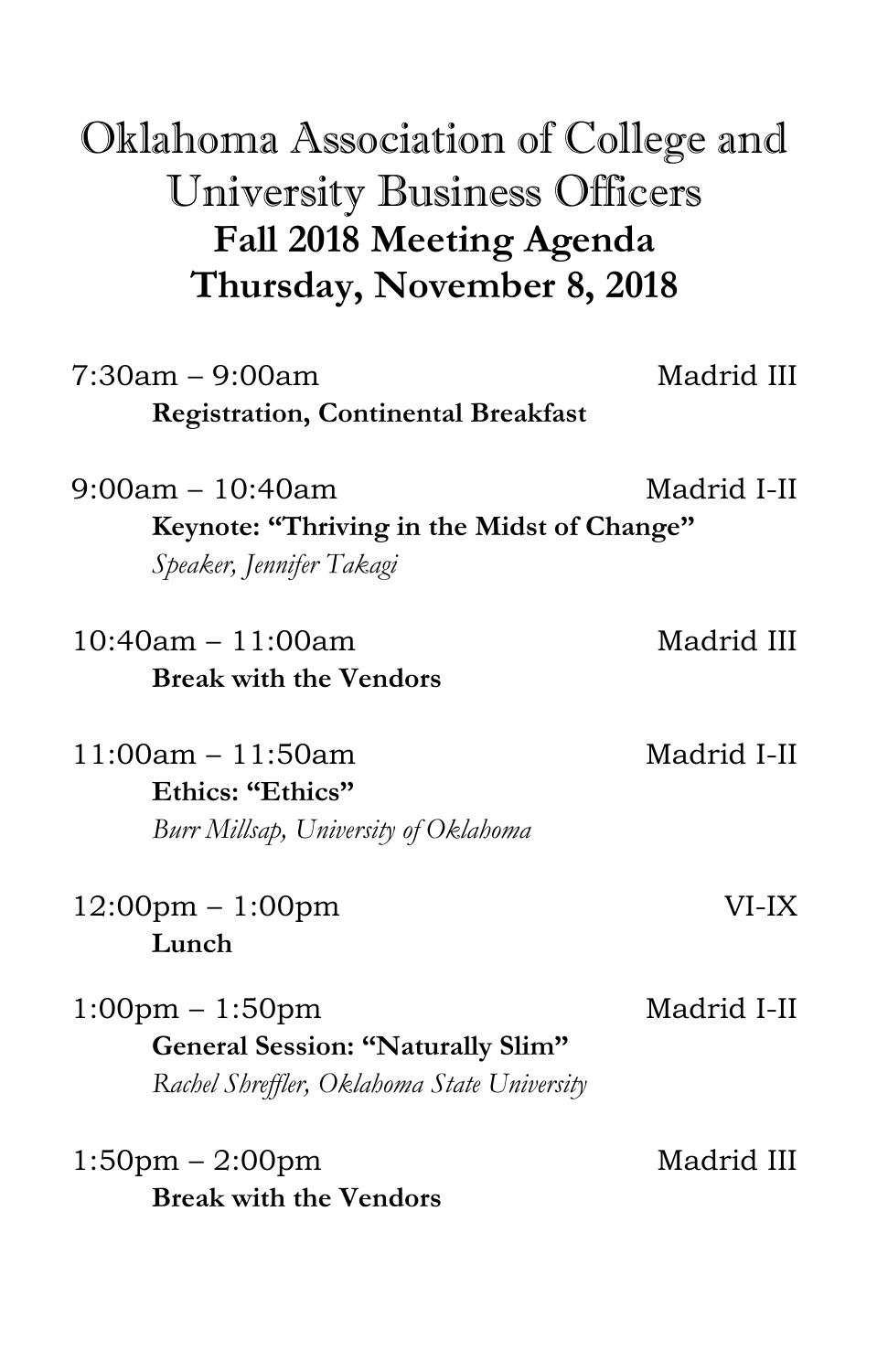| $2:00 \text{pm} - 2:50 \text{pm}$                | Madrid I-II |
|--------------------------------------------------|-------------|
| <b>General Session: "Student A/R Collections</b> |             |
| <b>Pilot Project at CSC"</b>                     |             |
| Mike Lewis, Connor State College                 |             |

2:50pm – 3:10pm Madrid III **Break with the Vendors**

 $3:10 \text{pm} - 4:00 \text{pm}$  Madrid I-II **General Session: "Generation Differences and Total Rewards"**

*Leann Hoene, WillisTowersWatson*

 $4:10 \text{pm} - 5:00 \text{pm}$  Madrid I-II **General Session: "It's Not Your Money- Purchasing Session"** *David Young,University of Central Oklahoma* 

5:00pm – 5:10pm Madrid I-II **Vendor Door Prize Presentations** 

5:10pm – 6:30pm Lounge **Vendor Sponsored Networking and Reception** 

6:30pm – 9:00pm VI-VII **Dinner & Trivia Night**